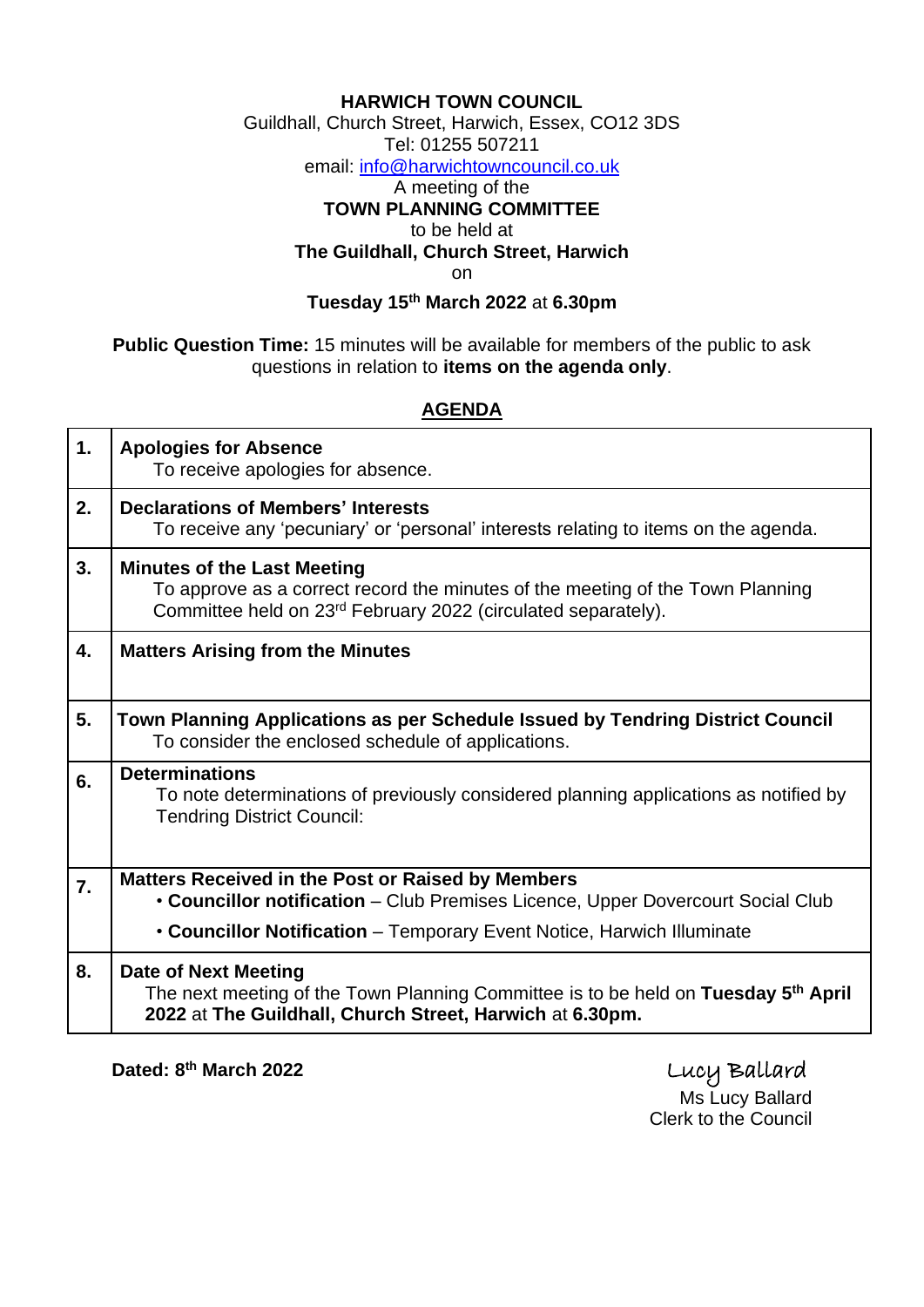## **PLANNING APPLICATIONS REGISTERED BY TENDRING DISTRICT COUNCIL FOR:**

| <b>WEEK ENDING 25th February 2022</b> |                                                                    |                                     |  |  |  |
|---------------------------------------|--------------------------------------------------------------------|-------------------------------------|--|--|--|
| 22/00167/FULHH<br>Mr Nigel Marshall   | Proposed rear dormer<br>windows and changes to rear<br>elevations. | 40A Church Street<br><b>Harwich</b> |  |  |  |
| 22/00237/FULHH<br>Mr James Smith      | Proposed conversion of roof<br>void to habitable<br>accommodation. | 12 Park Road<br>Dovercourt          |  |  |  |

| <b>WEEK ENDING 3rd March 2022</b>                                 |                                                                                                                                       |                                                                       |  |  |  |
|-------------------------------------------------------------------|---------------------------------------------------------------------------------------------------------------------------------------|-----------------------------------------------------------------------|--|--|--|
| 22/00073/LBC<br><b>Iris Services Development</b><br><b>UK Ltd</b> | Proposed upgrading of existing<br>telecommunications equipment<br>fixed to water tower.                                               | <b>Tendring Water Tower</b><br><b>Fronks Road</b><br>Dovercourt       |  |  |  |
| 22/00100/LBC<br>Mrs Lucy Balfe                                    | Proposed replacement of the<br>broken plastic globes with<br>replica black Victorian lanterns<br>at the entrance of Quayside<br>Court | <b>Quayside Court</b><br>The Quay<br>Harwich                          |  |  |  |
| 22/00151/FUL<br>Mr C Cook                                         | Proposed erection of 2.5<br>storey building to provide five<br>apartments with associated<br>parking.                                 | Land Between 73 and<br>76<br>King Georges Avenue<br><b>Dovercourt</b> |  |  |  |

| <b>WEEK ENDING 10th March 2022</b>                                                      |                                                                                                                                                                 |                                                 |  |  |  |
|-----------------------------------------------------------------------------------------|-----------------------------------------------------------------------------------------------------------------------------------------------------------------|-------------------------------------------------|--|--|--|
| 22/00346/LUPROP<br>Mrs J Sharp<br><b>FOR INFORMATION ONLY</b>                           | Proposed insertion of rear<br>facing rood window and repairs<br>to existing roof dormers.                                                                       | The Lilacs<br><b>Wellington Road</b><br>Harwich |  |  |  |
| 22/00268/HHPNOT<br><b>Tony Jewell</b><br><b>FOR INFORMATION ONLY</b>                    | Proposed single storey rear<br>extension with a flat roof<br>(Height: 2.7 Metres, Depth: 4.2<br>Metres)                                                         | 19 Balton Way<br><b>Dovercourt</b>              |  |  |  |
| 21/02174/HHPNOT<br>Mr and Mrs Chris and Rachel<br>Corley<br><b>FOR INFORMATION ONLY</b> | Proposed single storey rear<br>extension to existing semi-<br>detached dwelling (Maximum<br>Height: 3.375 Meters, Eaves<br>Height: 2.307m, Depth: 4<br>Meters). | 8 Shaftesbury Avenue<br>Dovercourt              |  |  |  |
| 22/00348/FULHH<br>Mr & Mrs Simpson                                                      | Proposed new dormer over<br>stairs.                                                                                                                             | 89 Fronks Road<br>Dovercourt                    |  |  |  |